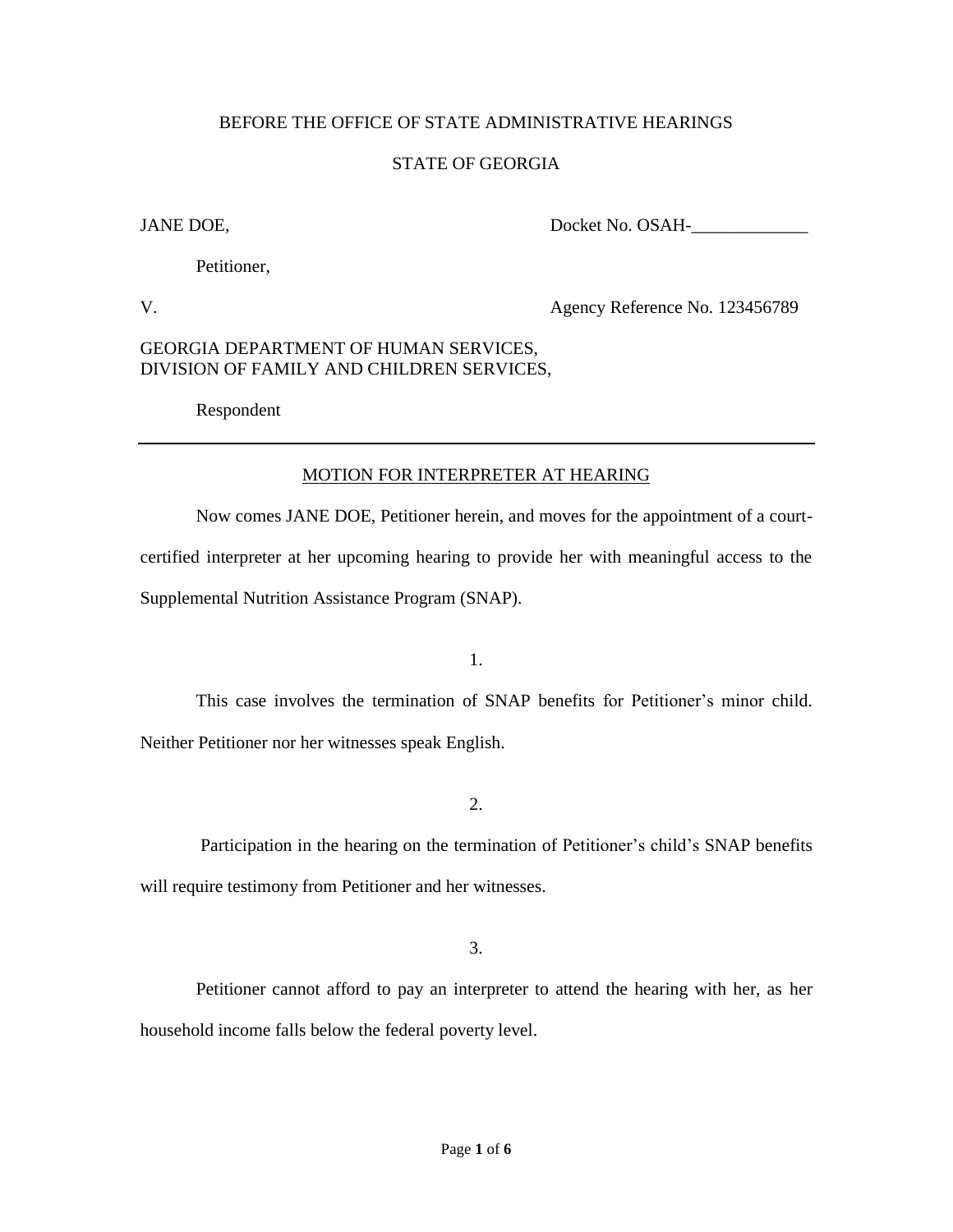4.

The Georgia Department of Human Services (DHS), Division of Family and Children Services (DFCS) administers the federal SNAP in Georgia.

5.

The Office of State Administrative Hearings contracts with the Georgia DHS to conduct administrative hearings on SNAP cases.

6.

Federal law governing the SNAP provides an administrative hearing to recipients whose benefits are denied, terminated or reduced. 7 C.F.R. 273.15(a). Title VI of the Civil Rights Act of 1964 provides that "[n]o person in the United States shall, on the ground of race, color, or national origin, be denied the benefits of, or be subjected to discrimination under any program or activity receiving federal financial assistance." 42 U.S.C. §2000d. This provision has been interpreted to require the provision of services in languages other than English. *Lau v. Nichols*, 414 U.S. 563 (1974).

7.

The due process clause of the Fourteenth Amendment to United States Constitution requires a recipient of public benefits be given an opportunity to contest a proposed termination of benefits, including the right to confront adverse witnesses and present her own evidence and arguments orally. *Goldberg v. Kelly*, 397 U.S.254, 268-269 (1970). Furthermore, "the opportunity to be heard must be tailored to the capacities and circumstances of those who are to be heard." *Id.* at 269-270.

8.

The Supreme Court of Georgia, citing Title VI, as amended, and the O.C.C.S.S.A, as amended, in addition to other authorities, held in *Ling v. State*, 288 Ga. 299, 300-01, 702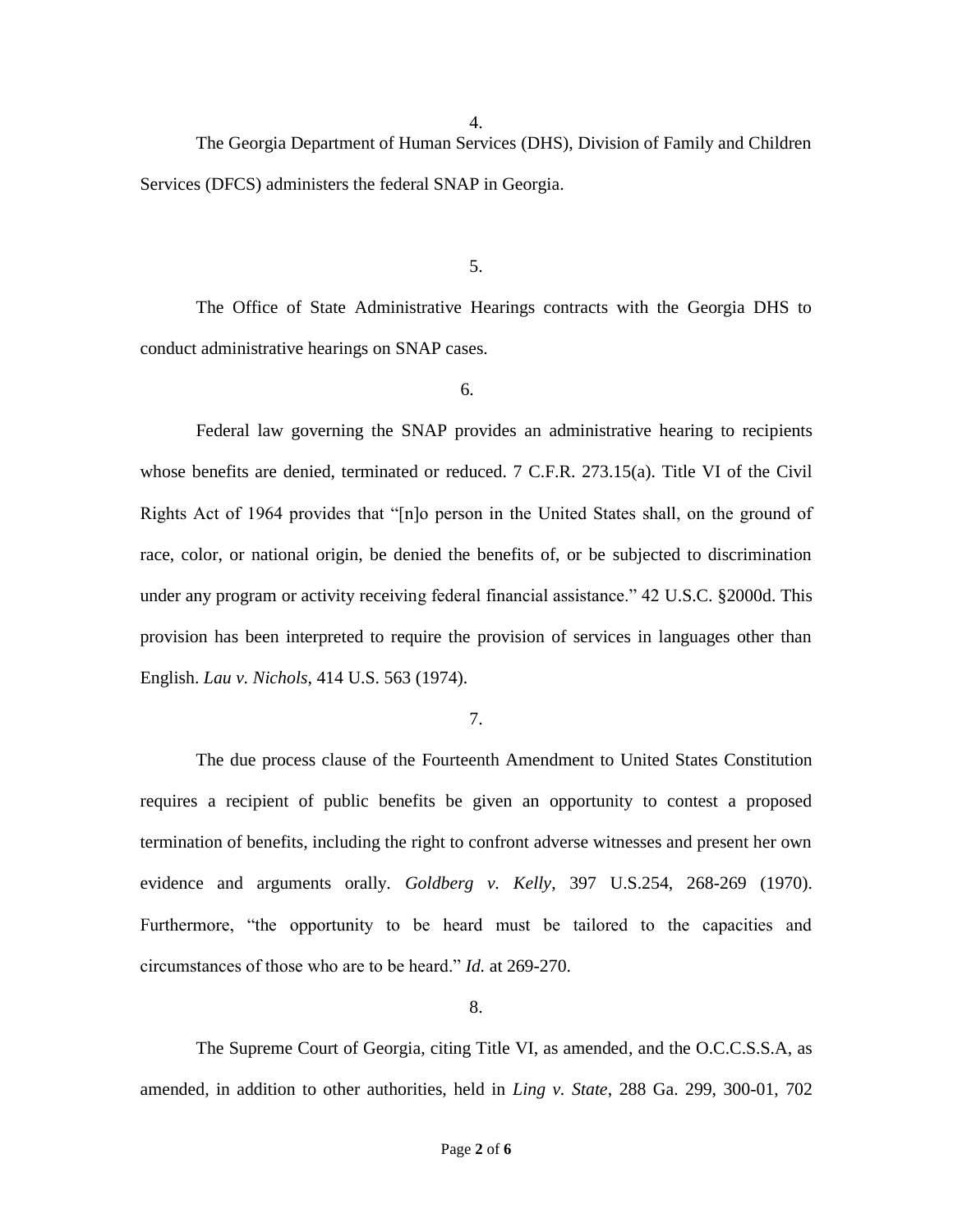S.E.2d 881, 883 (2010), that an interpreter must be appointed for those who cannot communicate effectively in English in criminal cases and strongly stated that meaningful access to justice must be provided in *all Georgia courts* for persons who are limited English proficient (LEP) in order to comply with federal law. The court cautioned that "vigilance in protecting the rights of non-English speakers is required in all of our courts." *Id.* at 302, 702 S.E.2d at 884.

#### 9.

The Supreme Court of Georgia Rule on Use of Interpreters for Non-English Speaking and Hearing Impaired Persons applies to all criminal and civil proceedings in Georgia. The Rules state that all "other court-managed functions, including information counters, intake or filing offices, cashiers, records rooms, sheriff's offices, probation and parole offices, alternative dispute resolution programs, *pro se* clinics, criminal diversion programs, anger management classes, detention facilities, and other similar offices, operations and programs, shall comply with Title VI of the Civil Rights Act of 1964." Ga. Sup. Ct. Rule on the Use of Interpreters for Non-English Speaking and Hearing Impaired Persons, Appendix A, II (2012).

#### 10.

Title VI and the Georgia Supreme Court Rules governing interpreter use in Georgia require an interpreter, as needed, in *ALL* court proceedings. That interpreter must be competent and impartial. "It is critically important to ensure that interpreters are *competent* and not merely bilingual. . . . The DOJ Guidance emphasizes the importance of interpreter competency and states: 'Competency requires more than self-identification as bilingual. Some bilingual staff and community volunteers, for instance, may be able to communicate effectively in a different language when communicating information directly in that language, but not be competent to interpret in and out of English.' DOJ Guidance, 67 Fed.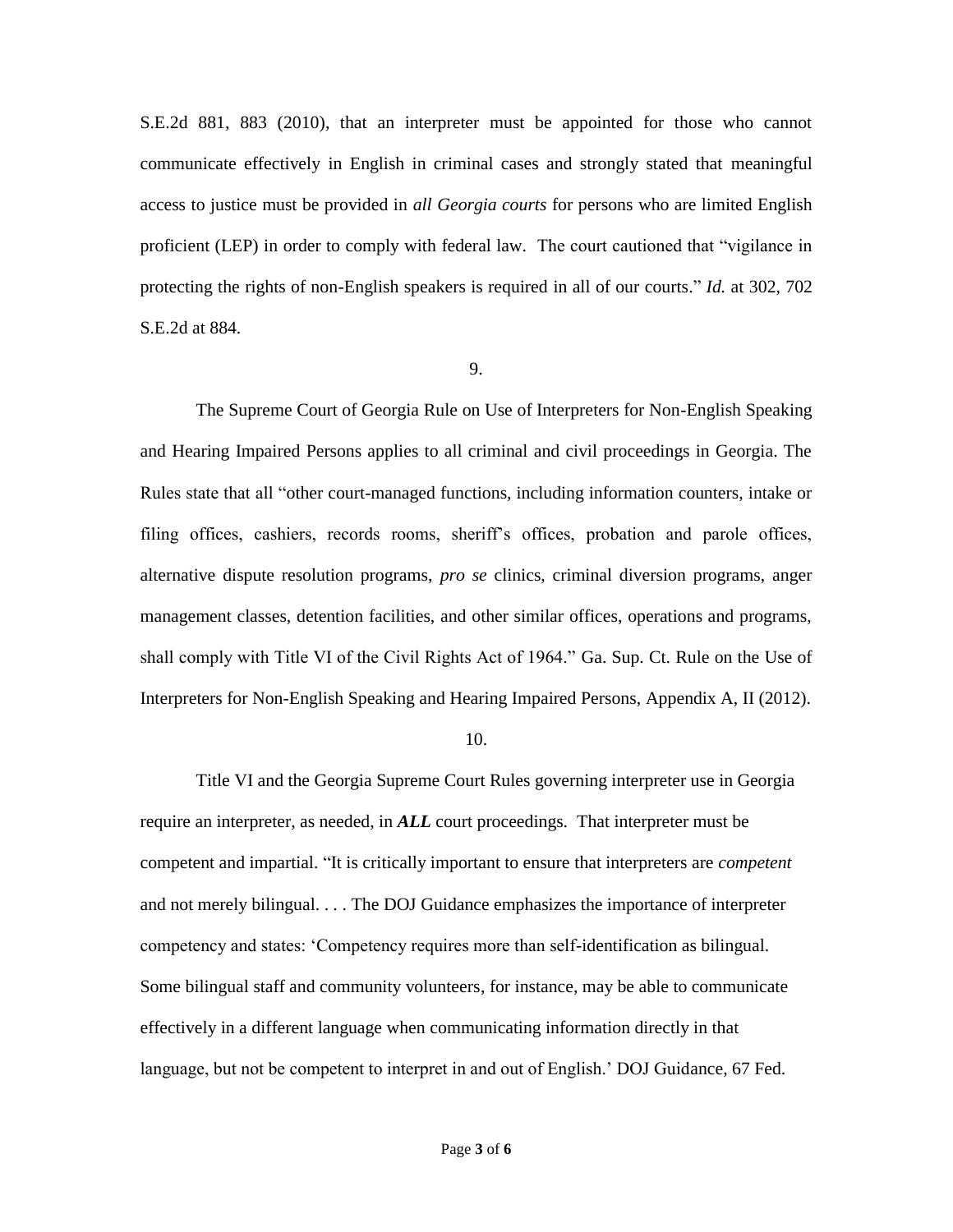Reg. at 41,461." DOJ Letter to NC Administrative Office of the Courts, p. 9 (March 8, 2012).

#### 11*.*

The American Bar Association (ABA) Standards on Language Access in Courts (ABA Standards) also recognize the critical importance of competency and impartiality. "The delivery of appropriate language access services in legal proceedings depends upon the provision of competent services provided by professional and well trained interpreters." ABA Standards, February 2012, Standard 4, p.37. The terms "legal proceedings" and "courts" are intended to encompass all legal proceedings where important legal rights and benefits are involved, whether they are adjudicated in a criminal or civil matter, in problem‐solving or therapeutic justice courts, or in an administrative hearing. *Id.* at 38.

#### 12.

Specifically, the ABA Standards recognize that competency "includes language fluency, interpreting skills, familiarity with technical terms and courtroom culture and knowledge of codes of professional conduct for court interpreters." *Id.* at 81. "Knowledge of codes of professional conduct" specifically addresses a competent interpreter's ethical obligation to be impartial. *Id.*at 105*;* Ga. Sup. Ct. Rule on the Use of Interpreters for Non-English Speaking and Hearing Impaired Persons, Appendix C, (2012).

#### 13.

A bilingual DFCS staff member who is not a trained professional interpreter is not competent to interpret at a hearing where witnesses testify under oath because of the ethical requirements that require an interpreter be impartial. Standards VI-VII, Georgia Code of Professional Responsibility for Interpreters.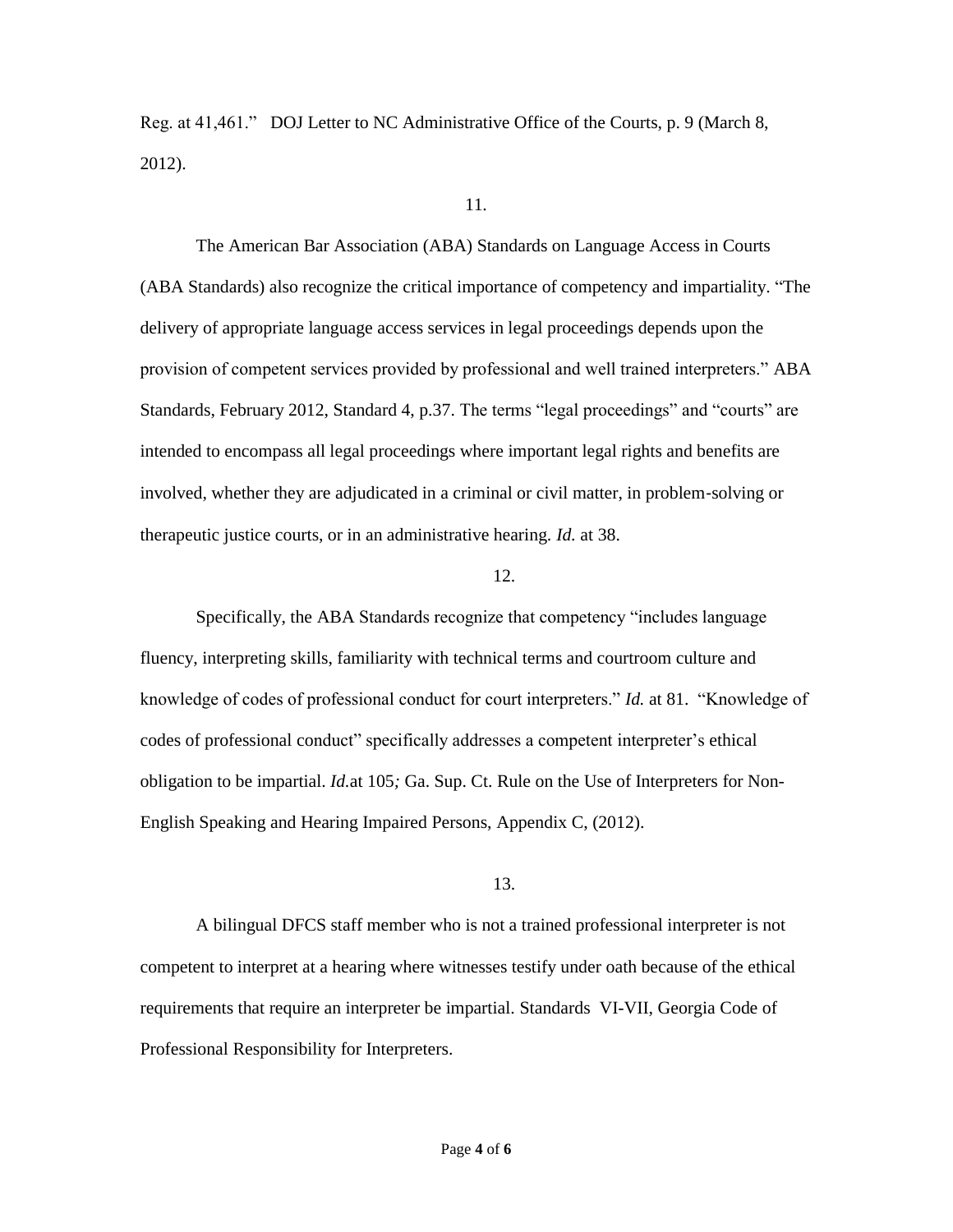Wherefore, Petitioner requests that a court-certified interpreter be provided for her in

the hearing set for \_\_\_\_\_\_\_\_\_\_\_, 2013.

This \_\_\_\_\_\_ day of \_\_\_\_\_\_\_\_\_, 2013.

::ADVOCATE'S NAME:: Attorney for Petitioner Ga. Bar No. 123456

 $\overline{\phantom{a}}$  , which is a set of the set of the set of the set of the set of the set of the set of the set of the set of the set of the set of the set of the set of the set of the set of the set of the set of the set of th

Street Address City, State 12345 555-555-1212